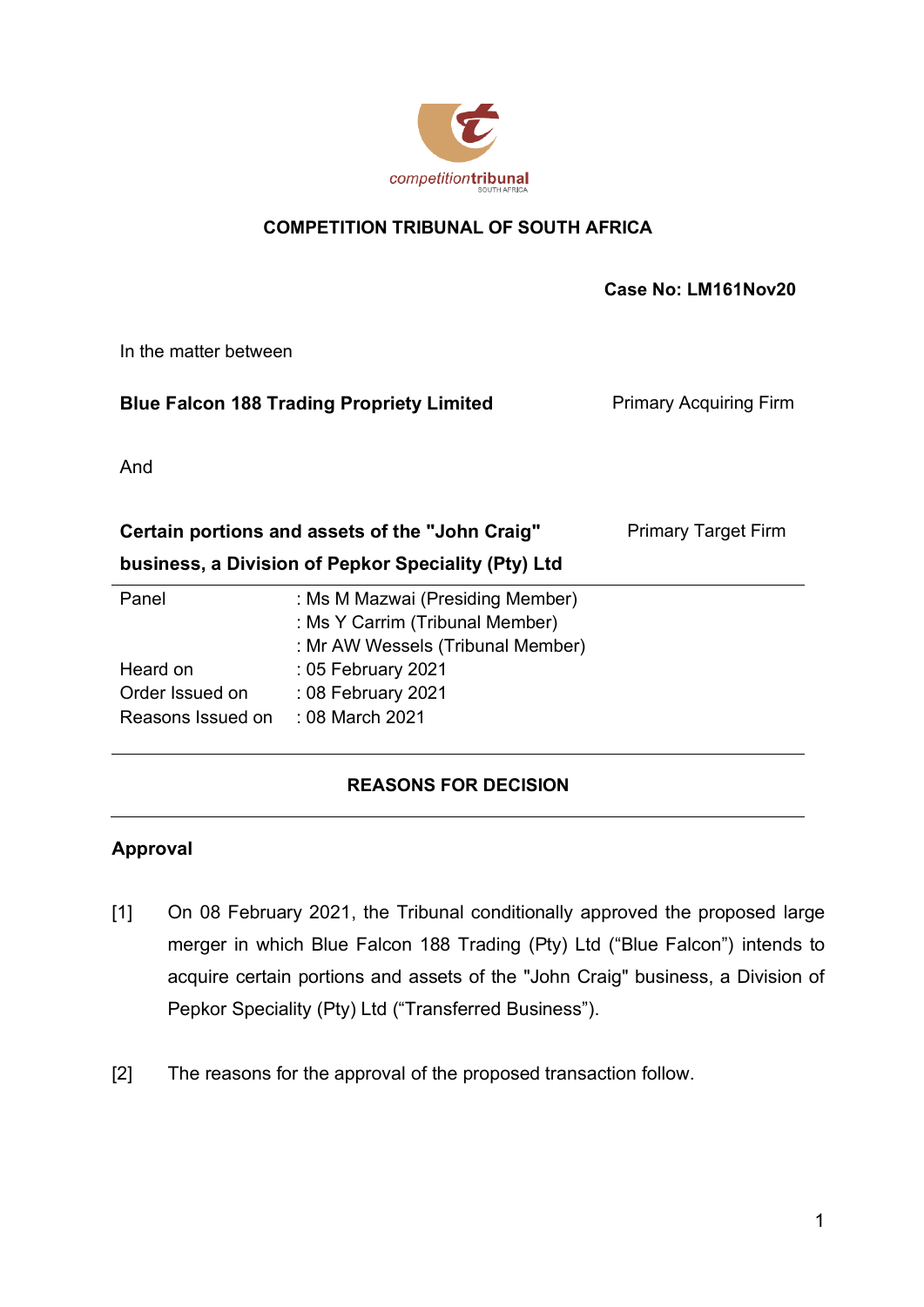## **Parties to the transaction**

### *Primary acquiring firm*

[3] The primary acquiring firm is Blue Falcon 188 Trading ("Blue Falcon"). Blue Falcon is jointly controlled by

The balance of the shares in Blue Falcon are held by the following non-controlling shareholders: V is controlled by RMB Private Equity (Pty) Ltd (91.3%). Blue Falcon controls several firms. In South Africa, Blue Falcon controls the following firms:

- [4] Blue Falcon and all the firms controlled by it shall be referred to as "the Blue Falcon Group."
- [5] The Blue Falcon Group is a sports-lifestyle, athleisure-oriented men's apparel, footwear and accessories independent retailer. Blue Falcon sells international sporting, leisure and lifestyle brands to various emerging market consumer segments throughout sub-Saharan Africa.
- [6] The Blue Falcon group conducts its operations through the following divisions: Studio 88, Side Step, Skipper Bar, and Linea Italiana. Outside South Africa, Blue Falcon also operates in Botswana, Namibia, Lesotho, Mozambique, Zambia and eSwatini.

## *Primary target firm*

[7] The primary target firm involves certain portions and assets of the "John Craig" business, a Division of Pepkor Speciality (Pty) Ltd (Transferred Business). The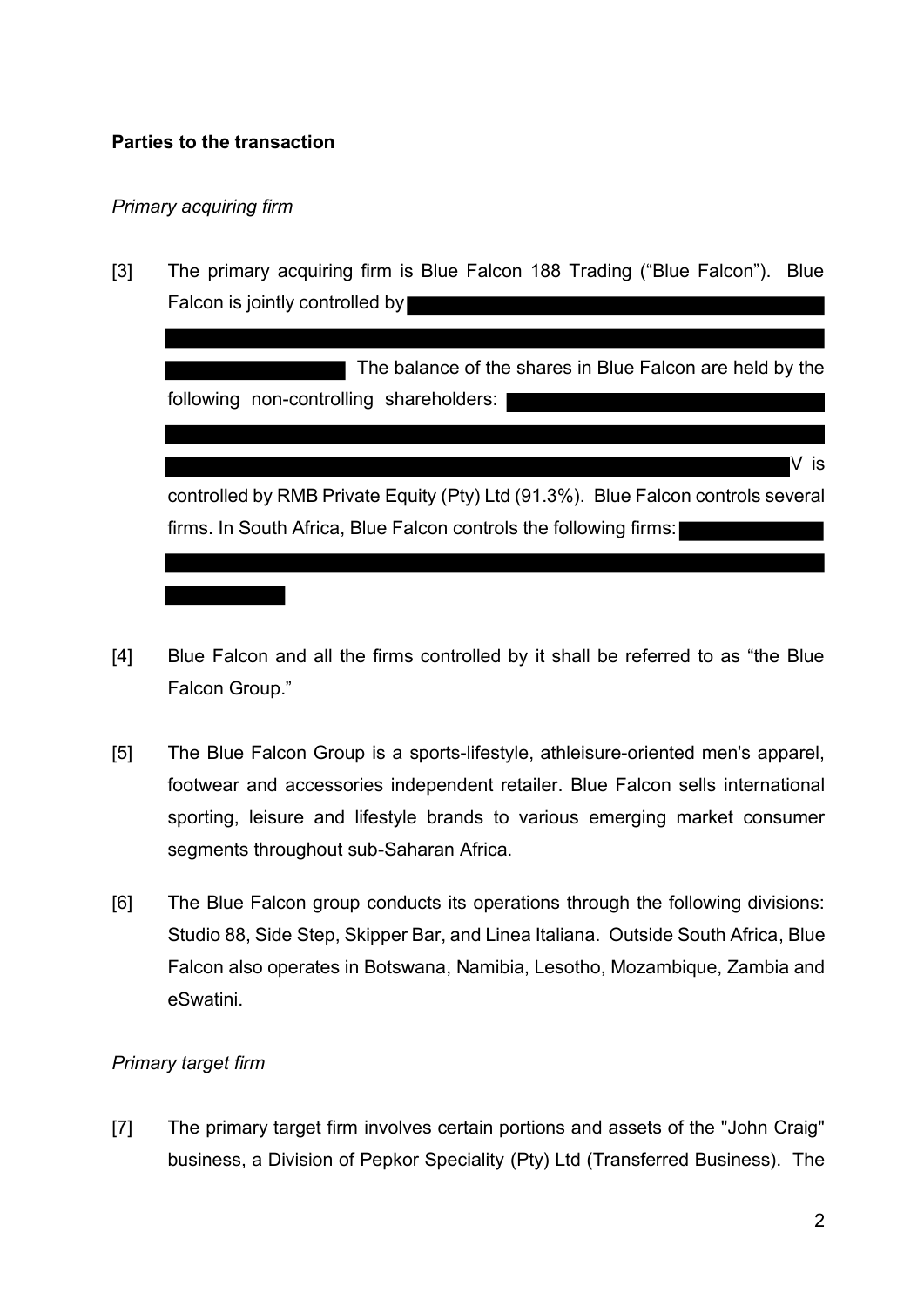Transferred Business is controlled by Pepkor Speciality (Pty) Ltd ("Pepkor Speciality"). Pepkor is controlled by Pepkor Holdings Limited ("Pepkor"), which is ultimately controlled by Steinhoff International Holdings N.V ("Steinhoff").

[8] The Transferred Business sells men's apparel, including chinos, denims, footwear (primarily formal), golf clothing, jackets, knitwear, shirts, shorts, coats, suits and t-shirts. The John Craig Division owns an in-house brand, "Muratti", which has been specifically designed for John Craig's customers and is the largest retail stockist of the "Polo" brand in South Africa. The John Craig division also has a financial service offering (for lay-buy purchases) and sells cell phones under Alcatel, Samsung, Hisense, Huawei, Nokia and Vivo.<sup>1</sup>

### **Proposed transaction and rationale**

- [9] Blue Falcon intends to acquire the Transferred Business comprising of, among others, the marketing and sale of clothing items, footwear and related items comprising the sale assets, employees and business liabilities of the John Craig Division of Pepkor Speciality.
- [10] Blue Falcon submitted that its rationale for the transaction is based on its "strategic intent" to
- [11] RMBV views the transaction as a private equity investment opportunity that may produce attractive returns.
- [12] The Pepkor Group's rationale is that it has made the decision to dispose of some businesses such as The Building Company and the John Craig brand, in line with the strategic review of its business portfolio within the Pepkor Group. Its objective is to streamline its business and place its focus on its high-value products.

 $1$  The financial services business and cell phone offering do not form part of the Transferred Business and are therefore not part of the proposed transaction.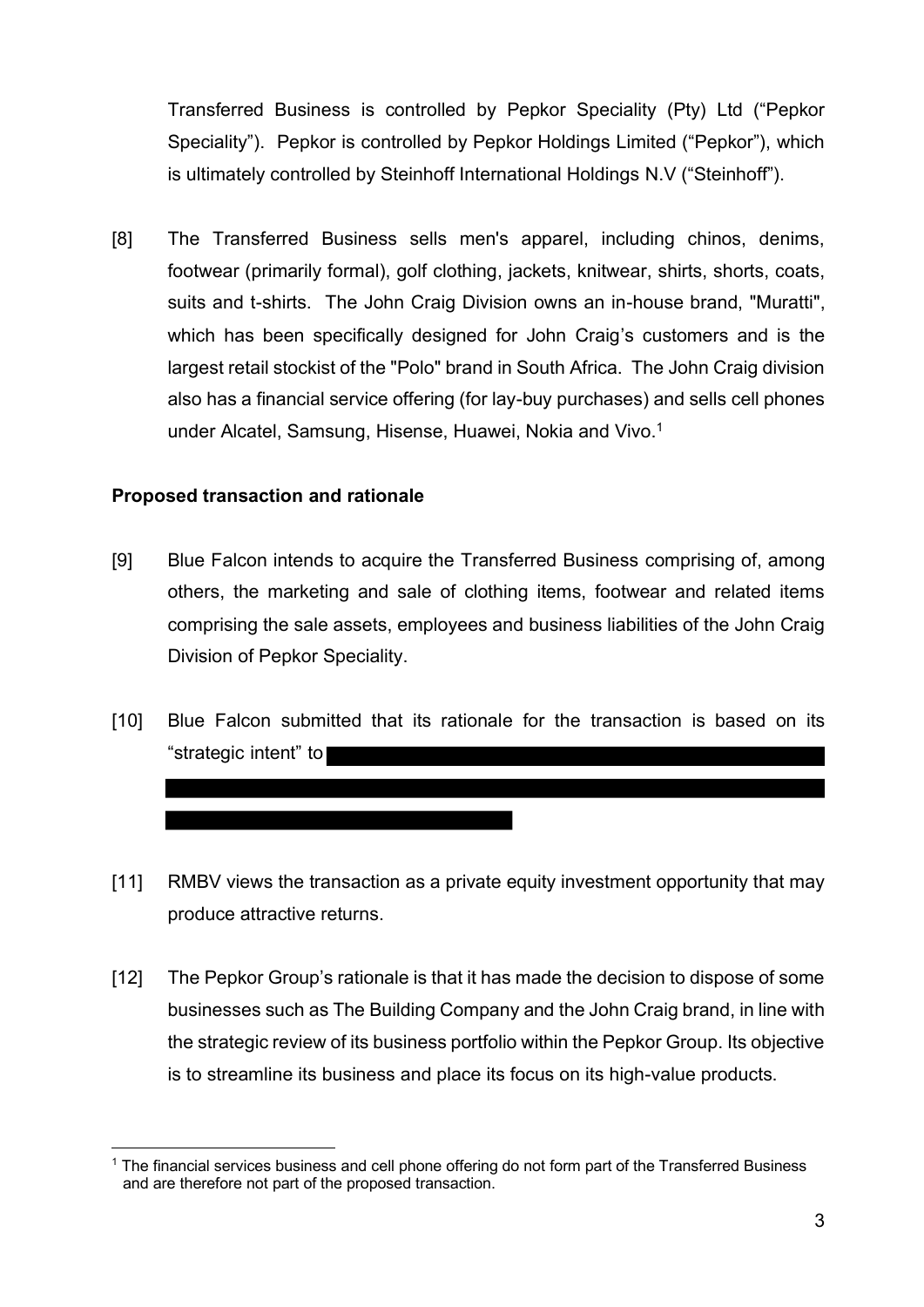[13] As the John Craig Division had become incompatible with the Pepkor Group's trajectory,

#### **Impact on Competition**

- [14] The Commission found that although the merging parties are both active in the retailing of men's clothing, there is no overlap between the clothing products supplied by the merging parties. This is because Blue Falcon is focused on athleisure wear whilst John Craig is focused on formal wear.
- [15] Both Blue Falcon and the Transferred Business operate nationally in the retailing of athleisure men's clothing and the retailing on men's formal wear respectively. The Commission did not conclude on the relevant market as there is no overlap between the activities of the merging parties. However, the Commission assessed competition in the broad national market for the retailing of men's apparel, footwear and accessories.
- [16] The Commission found that the merging parties each compete with several national players in the relevant markets. The merger is unlikely to alter the structure of either of these markets. In assessing the broad national market for the retailing and supply of men's apparel, the Commission found that the merged entity will have a combined post-merger market share of 10,71%.
- [17] Based on the above, the Commission is of the view that the proposed merger is unlikely to substantially prevent or lessen competition.

#### **Public interest**

#### *Employment*

[18] In terms of the proposed transaction, 422 employees of the Transferred Business shall be transferred to Blue Falcon under section 197 of the Labour Relations Act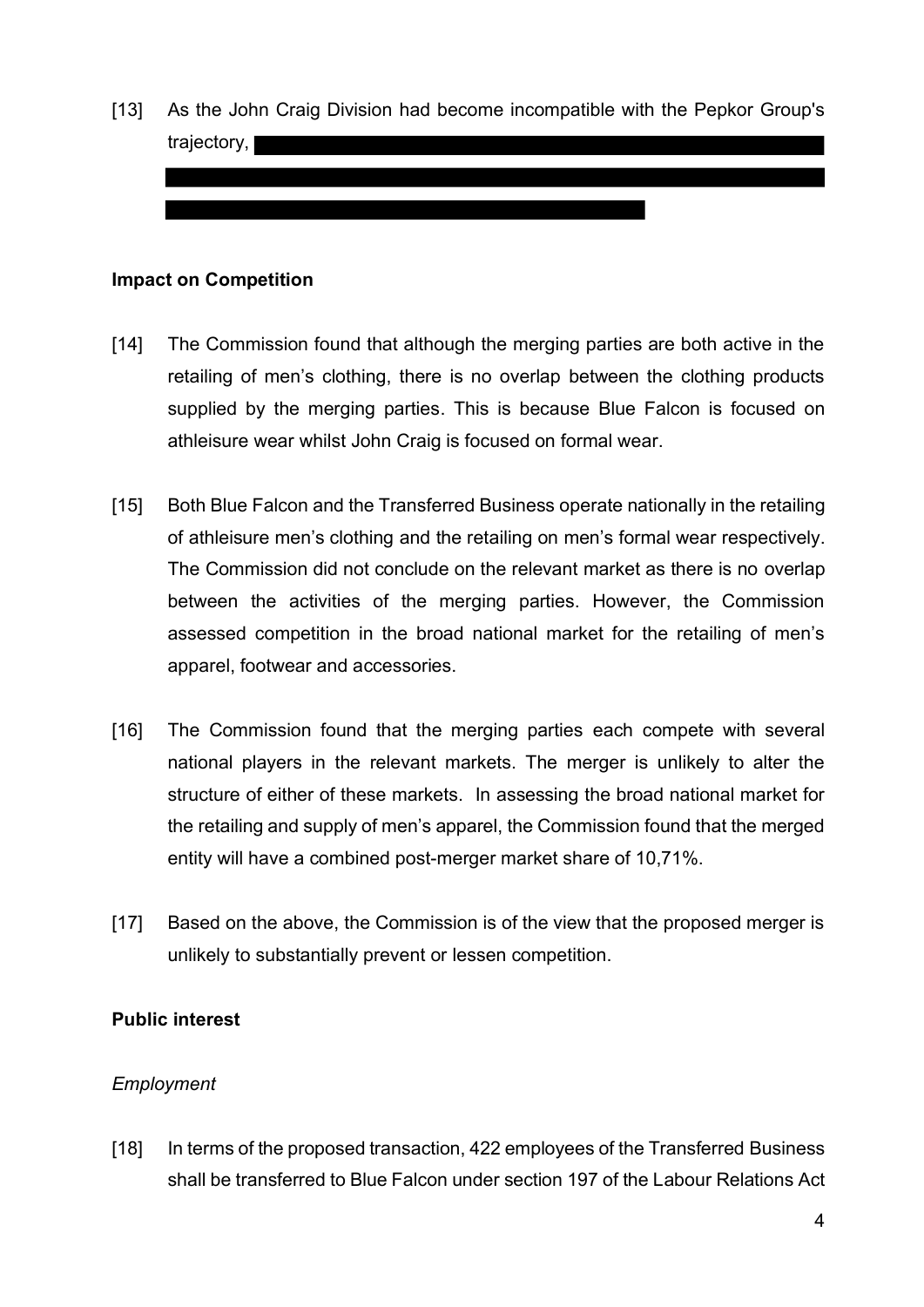("LRA"). Blue Falcon will take over all the sale stores' staff, all the John Craig division regional managers and the head office executives; excluding certain executives who have concluded "opt-out" agreements and voluntary separation agreements with Pepkor Speciality as contemplated by section 197(6) of the LRA.

- [19] During the Commission's investigation, the Department of Trade, Industry and Competition ("the DTIC"), when asked for their views on the transaction, proposed, firstly, that approval should be subject to a two-year moratorium on retrenchments. Secondly, that the transfer of employees should be in line with section 197 of the Labour Relations Act. Thirdly, that eligible John Craig employees who will lose their jobs because of store closure should be given preference, when new vacancies become available, for a period of three years from the merger implementation date.
- [20] The merging parties accepted the DTIC's first and second proposals, and in respect of the third proposal, agreed to a period of two years instead of three in giving preference to eligible John Craig employees who will lose their jobs because of store closure.
- [21] The Commission concluded that the proposed transaction was unlikely to have a negative impact on employment.

## *Industrial sector and region*

- [22] The DTIC also expressed concern regarding the fact that Pepkor was a signatory to the Clothing Master Plan ("CMP"), <sup>2</sup> while Blue Falcon was not.
- [23] The DTIC submitted to the Commission that the John Craig stores should maintain at least the same ratio of local procurement of apparel as it did at the end of its preceding financial year; as well as increase the target firm's ratio of local procurement to meet its long-term commitment to localisation, as committed

 $2$  Known as the South African R-CTFL Value Chain Master Plan to 2030, which commits Pepkor to achieve 65 per cent local procurement of clothing over time.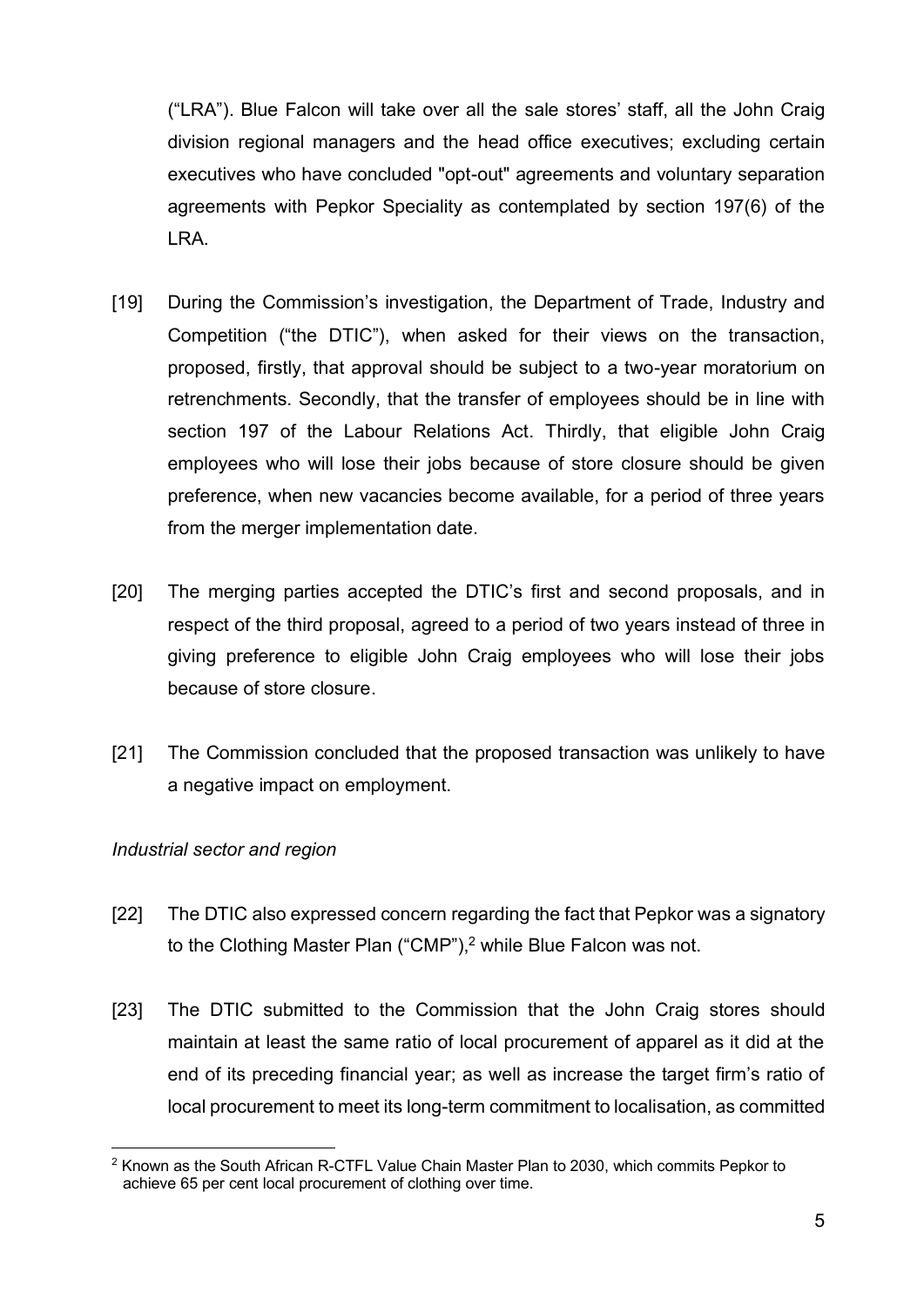in the CMP. The DTIC also urged the acquiring firm to consider committing to the localisation target as set out in the CMP.

- [24] The merging parties committed to using their best efforts to procure textiles for the John Craig label from local manufacturers, as stipulated in the conditions to the merger. Blue Falcon also submitted that the John Craig 2021 'winter buy' currently being planned already envisages of product being locally procured.
- [25] The Commission found that the proposed transaction was unlikely to have a negative impact on a particular industrial sector or region.

### *Conclusion on public interest*

[26] Taken as a whole, the Commission was of the view that the proposed transaction was unlikely to negatively affect employment or a particular industrial sector or region. In addition, the proposed transaction does not raise any other public interest concerns.

## **Application for condonation**

- [27] On 04 February 2021, the Commission filed an application for the condonation of the late filing ("the condonation application") of its recommendation in this merger.
- [28] The merging parties did not object to the Commission's late filing.
- [29] At the commencement of the hearing, we heard the Commission and the merging parties regarding the Commission's application for condonation and decided to grant the Commission's condonation application.